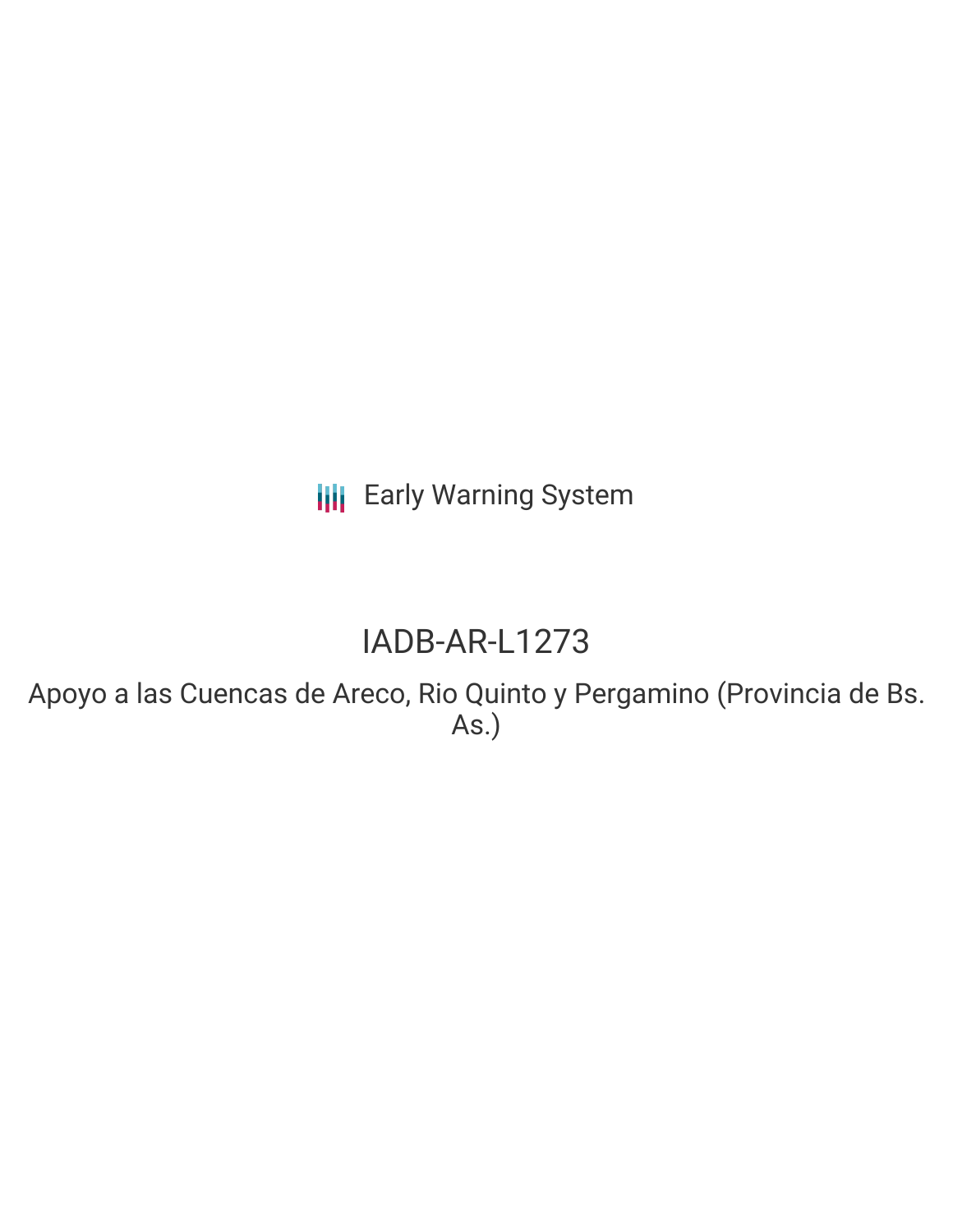

### **Quick Facts**

| <b>Countries</b>               | Argentina                              |
|--------------------------------|----------------------------------------|
| <b>Specific Location</b>       | <b>Buenos Aires</b>                    |
| <b>Financial Institutions</b>  | Inter-American Development Bank (IADB) |
| <b>Status</b>                  | Proposed                               |
| <b>Bank Risk Rating</b>        | U                                      |
| <b>Borrower</b>                | Government of Argentina                |
| <b>Sectors</b>                 | <b>Water and Sanitation</b>            |
| <b>Investment Type(s)</b>      | Loan                                   |
| <b>Investment Amount (USD)</b> | \$150.00 million                       |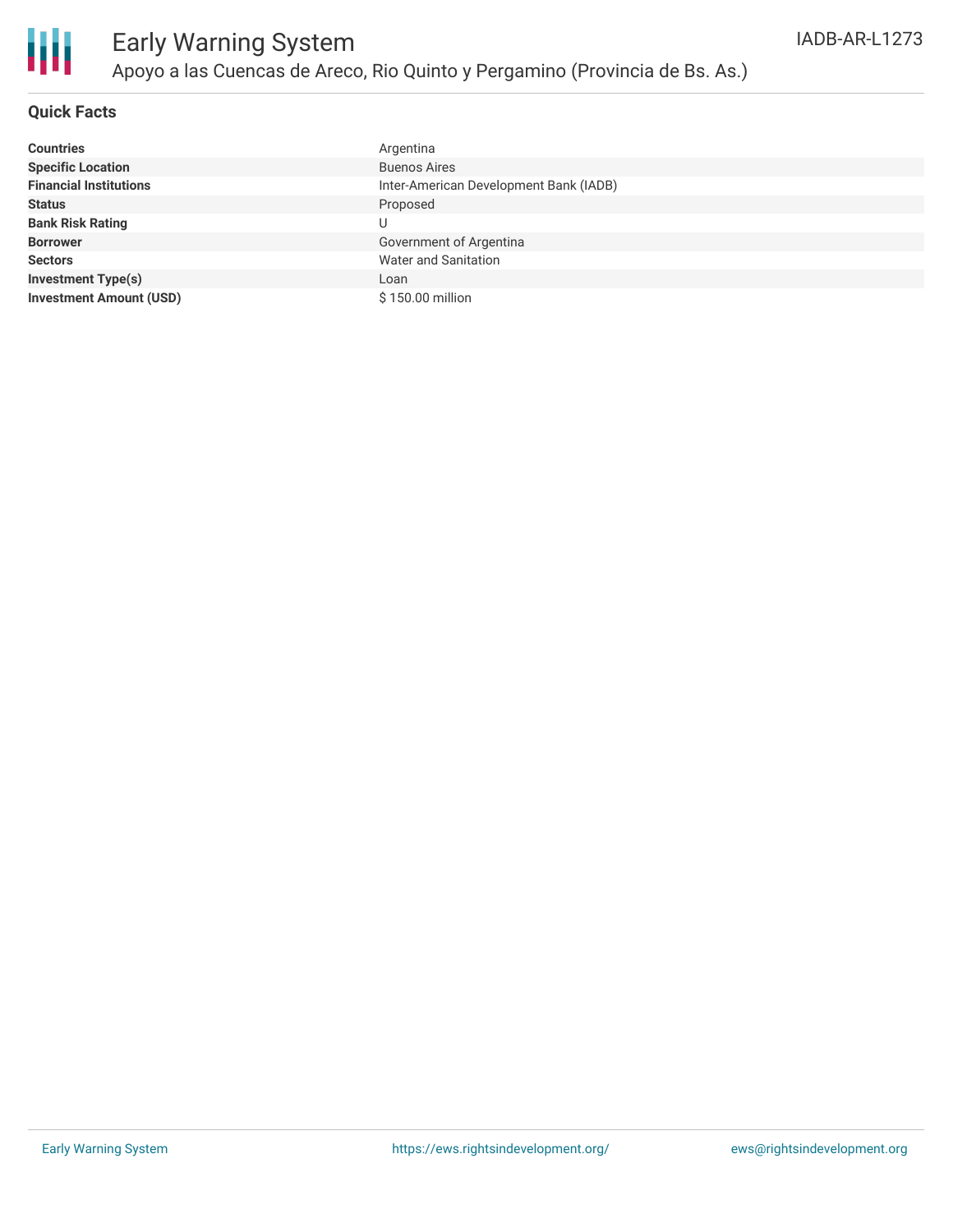

## Early Warning System Apoyo a las Cuencas de Areco, Rio Quinto y Pergamino (Provincia de Bs. As.)

### **Project Description**

The project aims to reduce the risks for flooding in the urban areas of the basins of Areco, Rio Quinto and Pergamino (Province of Buenos Aires)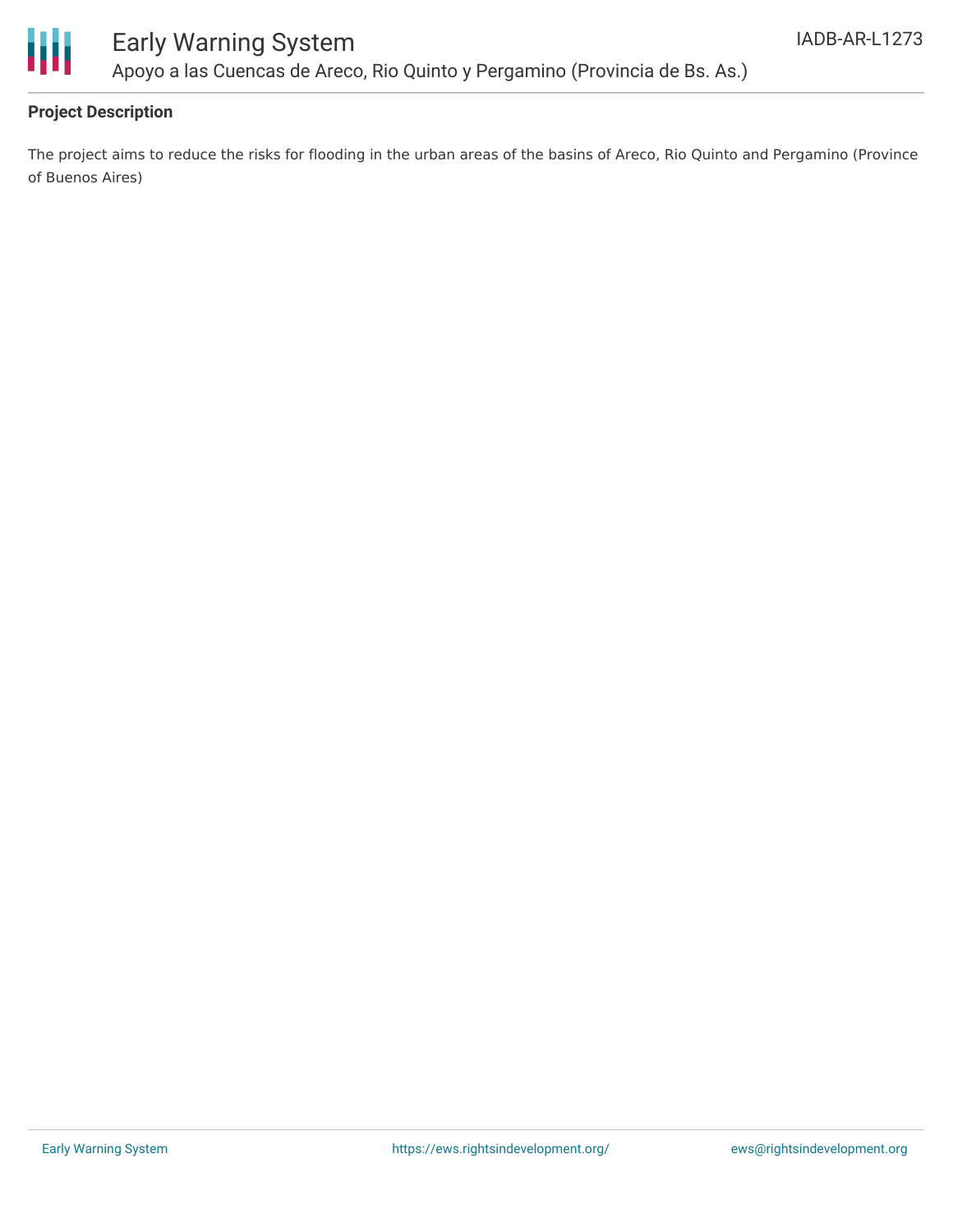

### Early Warning System Apoyo a las Cuencas de Areco, Rio Quinto y Pergamino (Provincia de Bs. As.)

### **Investment Description**

• Inter-American Development Bank (IADB)